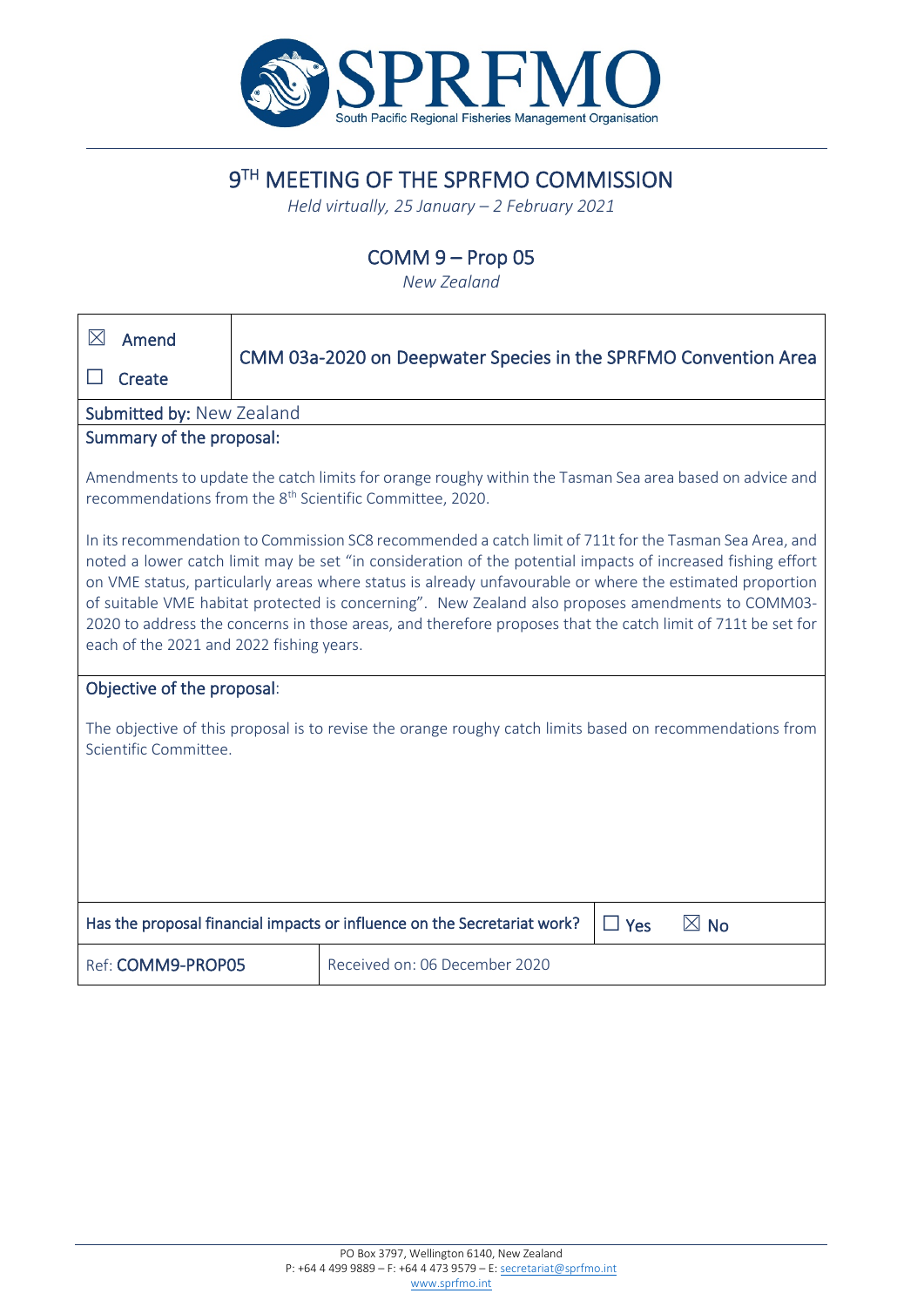

# CMM 03a-2021

## Conservation and Management Measure for Deepwater Species in the SPRFMO Convention Area

*(Supersedes CMM 03a-2020)*

#### The Commission of the South Pacific Regional Fisheries Management Organisation;

*ADOPTS* the following Conservation and Management Measure (CMM) in accordance with Articles 8, 20, 21 and 22 of the Convention:

## Objective

1. The objective of this CMM together with CMM 03-2021 (Bottom Fishing) is, through the application of the precautionary approach and an ecosystem approach to fisheries management, to ensure the long-term conservation and sustainable use of deep sea fishery resources, including target fish stocks as well as nontarget or associated and dependent species, and, in doing so, to safeguard the marine ecosystems in which these resources occur, including inter alia the prevention of significant adverse impacts on vulnerable marine ecosystems.

#### Interpretation

2. For the purposes of this CMM, the definitions applicable in CMM 03-2021 (Bottom Fishing) have the same meaning in this CMM.

## Application

- 3. All activities conducted under this CMM must be conducted in accordance with CMM 03 -2021 (Bottom Fishing).
- 4. This CMM together with CMM 03-2021 (Bottom Fishing) are adopted as cautious preliminary conservation and management measures consistent with Article 22(1) of the Convention.

## Catch Limits and Monitoring for Deep Sea Fish Stocks

- 5. The following precautionary catch limits are set by the Commission on the basis of the advice of the Scientific Committee:
	- a) The total catch of orange roughy (*Hoplostethus atlanticus*) in the Louisville Ridge<sup>[1](#page-1-0)</sup> in the 2020, 2021, 2022 fishing years shall be limited to 1,140 tonnes in each fishing year.

<span id="page-1-0"></span> $1$  "Louisville Ridge" means all areas within the Evaluated Area to the east of 178 $^{\circ}$ E.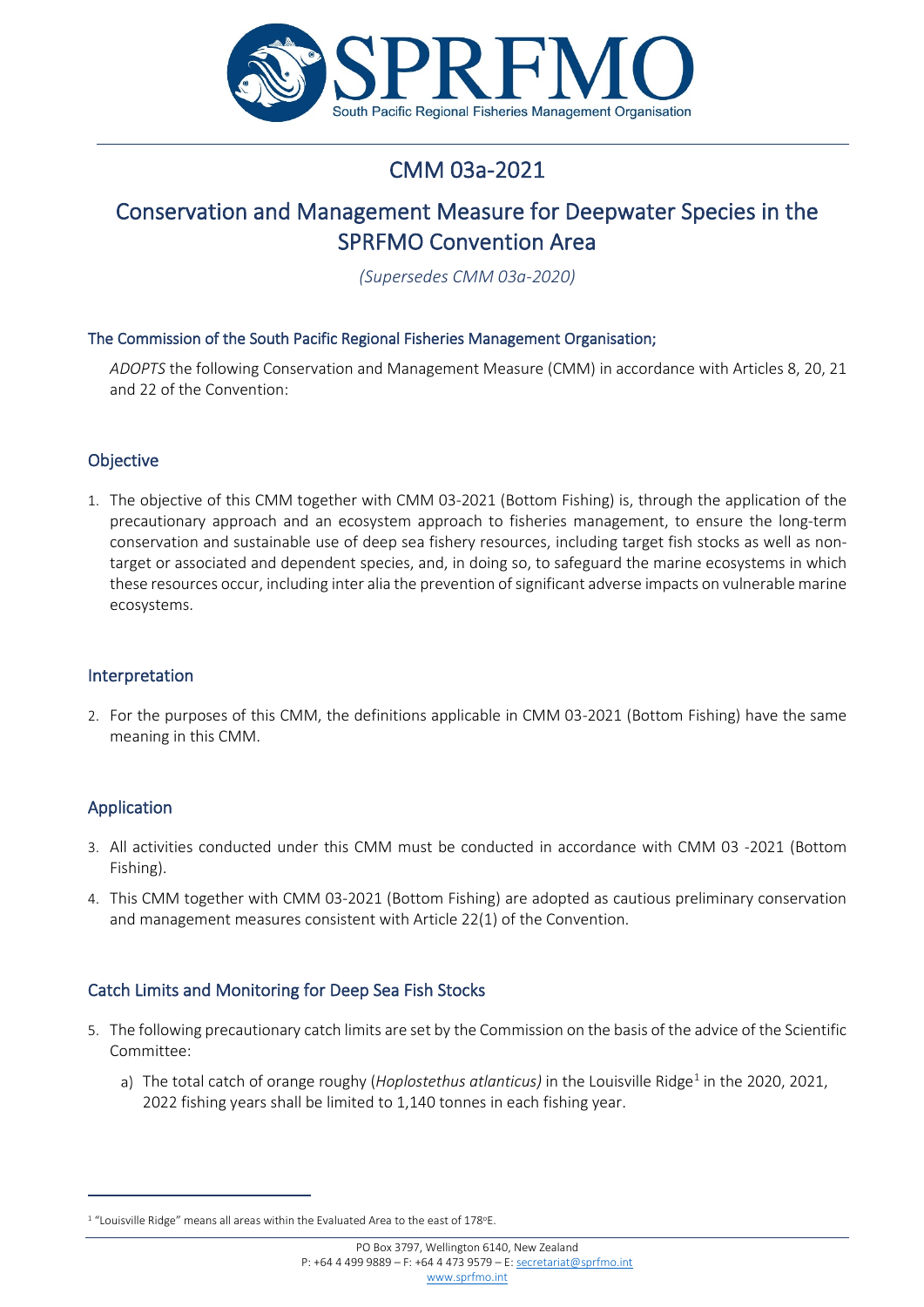

- b) The total catch of orange roughy in the Tasman Sea<sup>[2](#page-2-0)</sup> in the 2021 and 2022 fishing years shall be limited to 711 tonnes in each fishing year.
- 6. Members and CNCPs agree, having regard to the Scientific Committee's advice, that the total catch of orange roughy throughout its range in the South Tasman Rise<sup>[3](#page-2-1)</sup> should not exceed 0 tonnes.
- 7. The total catch of orange roughy in the portion of the South Tasman Rise<sup>4</sup> occurring in the Convention Area shall be 0 tonnes, until otherwise decided by the Commission, based on advice from the Scientific Committee.
- 8. Consistent with the report of the  $7<sup>th</sup>$  meeting of the Scientific Committee, Members and CNCPs acknowledged that to maintain the Southwest Challenger Plateau orange roughy stock at or above 40%  $B_0$ for the next five years, the estimated annual yield was calculated to be 2,448 tonnes.
- 9. The total catch of orange roughy in Westpac Bank<sup>[5](#page-2-3)</sup> shall be limited to 258 tonnes (based on the assumption that 12.5% of the Southwest Challenger Plateau biomass resides in the Westpac Bank area) in each of the 2020, 2021, 2022, 2023 fishing years but may be reviewed by the Commission following advice from the Scientific Committee based on a stock assessment undertaken by New Zealand and other relevant information.
- 10.Until the Scientific Committee recommends precautionary catch limits, the catch of all other target and nontarget fish species in the Evaluated Area shall be limited to a level that does not exceed the annual average catch levels of that Member or CNCP over the period 1 January 2002 to 31 December 2006 as shown in Table 3.
- 11. The Scientific Committee should provide regular advice on the status of bottom fishing target species and non-target species to enable the Commission to continue meeting the objectives of the Convention and this CMM. The Scientific Committee may provide advice on the revision or subdivision of the catch limits set out in this section.
- 12. The Scientific Committee shall review its advice on bottom fishing target species and non-target species no later than every five (5) years, or a shorter period as determined by the Commission. The advice on bottom fishing target species and non-target species, or elements of the advice, may be reviewed together or separately, as determined by the Commission.
- 13. In 2021 Members and CNCPs are to share in the total catch of orange roughy, as specified in paragraphs 5, 7 and 9, in the tonnages set out in Table 1 of this CMM.

(iv) from there generally north easterly along that outer limit to the point where the line began.

<span id="page-2-0"></span><sup>&</sup>lt;sup>2</sup> "Tasman Sea" means all areas within the Evaluated Area to the west of 178°E, excluding the "Westpac Bank" and the "South Tasman Rise".

<span id="page-2-1"></span><sup>&</sup>lt;sup>3</sup> "South Tasman Rise" means that part of the Australian EEZ and the high seas area adiacent to the Australian EEZ within and bounded by a line beginning at the point of latitude 46˚26' 07" S, longitude 146˚30 E; and running:

<sup>(</sup>i) from there east along that meridian to its intersection with the meridian of longitude 150˚ 00 E;

<sup>(</sup>ii) from there south along that meridian to its intersection with the parallel of 48˚30 S; and

<sup>(</sup>iii) from there west along that parallel to its intersection with the meridian of longitude 146˚30 E; and

<sup>(</sup>iv) from there north along that meridian to the point where the line began.

<span id="page-2-2"></span><sup>4</sup> "the portion of the South Tasman Rise occurring in the Convention Area" means the high seas area adjacent to the Australian EEZ bounded by a line beginning at the intersection of the outer limit of the Australian EEZ with the meridian of longitude 150˚00 E; and running:

<sup>(</sup>i) from there south along that meridian to its intersection with the parallel of 48˚30 S; and

<sup>(</sup>ii) from there west along that parallel to its intersection with the meridian of longitude 146˚30 E; and

<sup>(</sup>iii) from there north along that meridian to the intersection with the outer limit of the Australian EEZ; and

<span id="page-2-3"></span><sup>&</sup>lt;sup>5</sup> "Westpac Bank" means the high seas area adjacent to the New Zealand EEZ bounded by a line beginning at the intersection of the outer limit of the New Zealand EEZ at 39° 20S and 168° 34E; and extending:

<sup>(</sup>i) from there west to 39° 20S and 166° 30E; and

<sup>(</sup>ii) from there south to 40° 30S and 166° 30E; and

<sup>(</sup>iii) from there due east to 40° 30S and 167° 24E; and

<sup>(</sup>iv) from there generally north east to the point where the line began.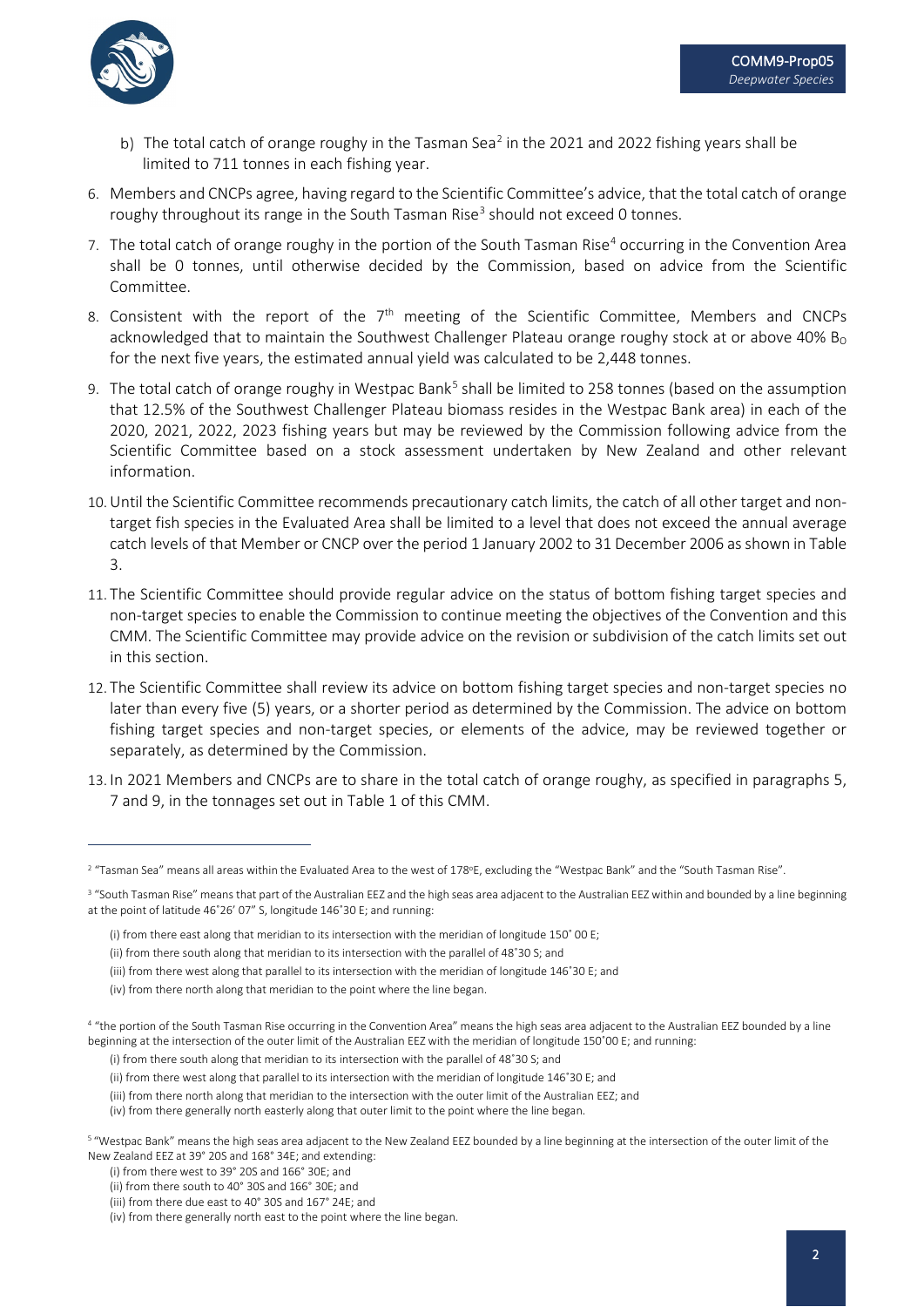

- 14. Without prejudice to Members and CNCPs without an entitlement in Table 1 and the rights and obligations specified in Article 20(4)(c) of the Convention and having regard to paragraphs 5, 7 and 9, the percentages included in Table 2 shall be used by the Commission as a basis for the allocation of Member and CNCPs' catch limits from 2021 to 2023 inclusive.
- 15. By 31 December each year, a Member or CNCP may transfer to another Member or CNCP all or part of its entitlement to catch up to the limit set out in Table 1, without prejudice to future agreements on the allocation of fishing opportunities, subject to the approval of the receiving Member or CNCP. When receiving fishing entitlement by transfer, a Member or CNCP may allocate it on the basis of domestic legislation. Before the transferred fishing takes place, the transferring Member or CNCP shall notify the transfer to the Executive Secretary for circulation to Members and CNCPs without delay. Such transfers shall only occur within, and not across, the catch limits and areas defined in paragraphs 5, 7 and 9.
- 16. Where a Member or CNCP has reached 70% of their catch limit, that Member or CNCP shall monitor catch daily and ensure there is no further fishing effort<sup>[6](#page-3-0)</sup> by fishing vessels flying its flag once the catch limit has been reached. Members and CNCPs shall notify the Secretariat as soon as practicable of the catch limit being reached.
- 1[7](#page-3-1). If a Member or CNCP's catch is below their allocated or revised<sup>7</sup> catch limit for orange roughy in an area for which a catch limit has been set in a given year, that Member or CNCP may carry forward the undercatch amount<sup>[8](#page-3-2)</sup>. The total carry forward amount shall not exceed 10% of their allocated catch limit for the year from which the amount is being carried forward. This carry-forward shall only be added to their catch limit for the following fishing year.
- 18. If a Member or CNCP has exceeded their allocated or revised catch limit for orange roughy in an area for which a catch limit has been set in a given year, the full amount of their catch above the allocated or revised catch limit (whichever results in a greater deduction) shall be deducted from their allocated catch limit for the following fishing year.
- 19. By 10 December each year Members and CNCPs shall notify the Secretariat whether they intend to carry forward under caught orange roughy catch for a defined area to the next fishing year, and if they have excess orange roughy catch for a defined area to confirm the revised catch limit for the next fishing year.
- 20. As soon as practicable following the annual meeting of the Commission, Members and CNCPs shall notify the Secretariat of any revised catch limits. The Secretariat shall circulate notifications to all Members and CNCPs, and reflect revised catch limits in monthly catch reports.
- 21. If, on the basis of advice from the Scientific Committee, the Commission agrees to reduce the total catch for an area, the carry-forward provision in paragraph 17 shall not apply, unless decided otherwise by the Commission. The overcatch provision, specified in paragraph 18, shall still apply.
- 22. If the Commission agrees to reduce the orange roughy catch limit of one or more Members or CNCPs for an area for which a catch limit has been set , the carry forward provision in paragraph 17 shall not apply unless decided otherwise by the Commission, taking into account the circumstances of the reduction. The overcatch provision, specified in paragraph 18, shall still apply.
- 23. For the purposes of monitoring catch levels, catches shall be attributed to the flag State of the vessels that have undertaken the fishing described in Article  $1(1)(g)(i)$  and (ii) of the Convention.

<span id="page-3-0"></span><sup>6</sup> No tows will begin after the catch limit is reached.

<span id="page-3-1"></span><sup>&</sup>lt;sup>7</sup> The revised catch limit is the limit determined following the application of the carry forward provision in this paragraph or the overcatch provision in paragraph 18, as applicable.

<span id="page-3-2"></span><sup>8</sup> The undercatch amount is defined as the difference between actual catch and the allocated or revised catch limit (whichever results in lesser carry forward).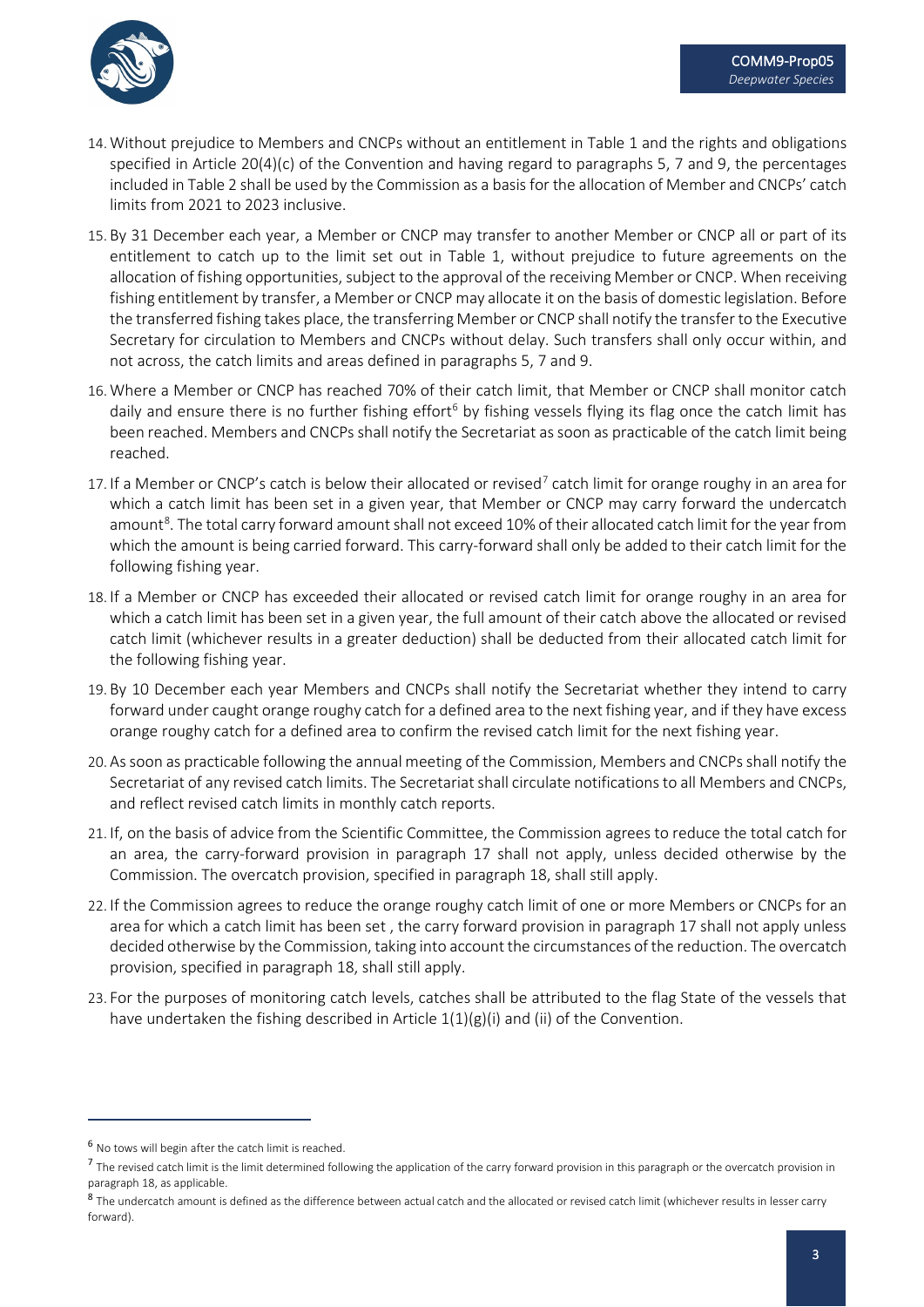

- 24. Members and CNCPs shall report, in an electronic format, the monthly catches of their flagged vessels participating in bottom fishing to the Secretariat within 20 days of the end of each month, consistent with the SPRFMO Data submission templates.
- 25. The Executive Secretary shall circulate monthly catch reports from data provided in accordance with paragraph 17, aggregated by flag State and month, to all Members and CNCPs as soon as possible, once collated.
- 26. The provisions of this CMM are not necessarily to be considered precedents for future allocation or other decisions in accordance with Article 21 of the Convention relating to participation in bottom fisheries in the Convention Area and adjacent areas of national jurisdiction in the circumstances provided for in Article  $20(4)$ (ii) and (iii) with the consent of the relevant coastal State Member or Members.

#### Review

27.Notwithstanding that the Commission may alter the catch limits prescribed in paragraphs 5, 7 and 9, this CMM shall be reviewed no later than the annual meeting of the Commission in 2024.

|                                                                         | <b>Tonnages</b> |                    |  |
|-------------------------------------------------------------------------|-----------------|--------------------|--|
|                                                                         | Australia       | <b>New Zealand</b> |  |
| Tasman Sea                                                              | 142             | 569                |  |
| Louisville Ridge                                                        | 114             | 1026               |  |
| Westpac Bank                                                            | 13              | 245                |  |
| Portion of the South<br>Tasman Rise occurring<br>in the Convention Area |                 |                    |  |

Table 1: Tonnages of orange roughy in 2021 as referred to in paragraph 13.

Table 2: Percentages referred to in paragraph 14 related to the catches of orange roughy referred to in paragraphs 5, 7 and 9

|                                                                         | <b>Percentages %</b> |                    |  |
|-------------------------------------------------------------------------|----------------------|--------------------|--|
|                                                                         | Australia            | <b>New Zealand</b> |  |
| Tasman Sea                                                              | 20                   | 80                 |  |
| Louisville Ridge                                                        | 10                   | 90                 |  |
| Westpac Bank                                                            | 5                    | 95                 |  |
| Portion of the South<br>Tasman Rise occurring in<br>the Convention Area | 75                   | 25                 |  |